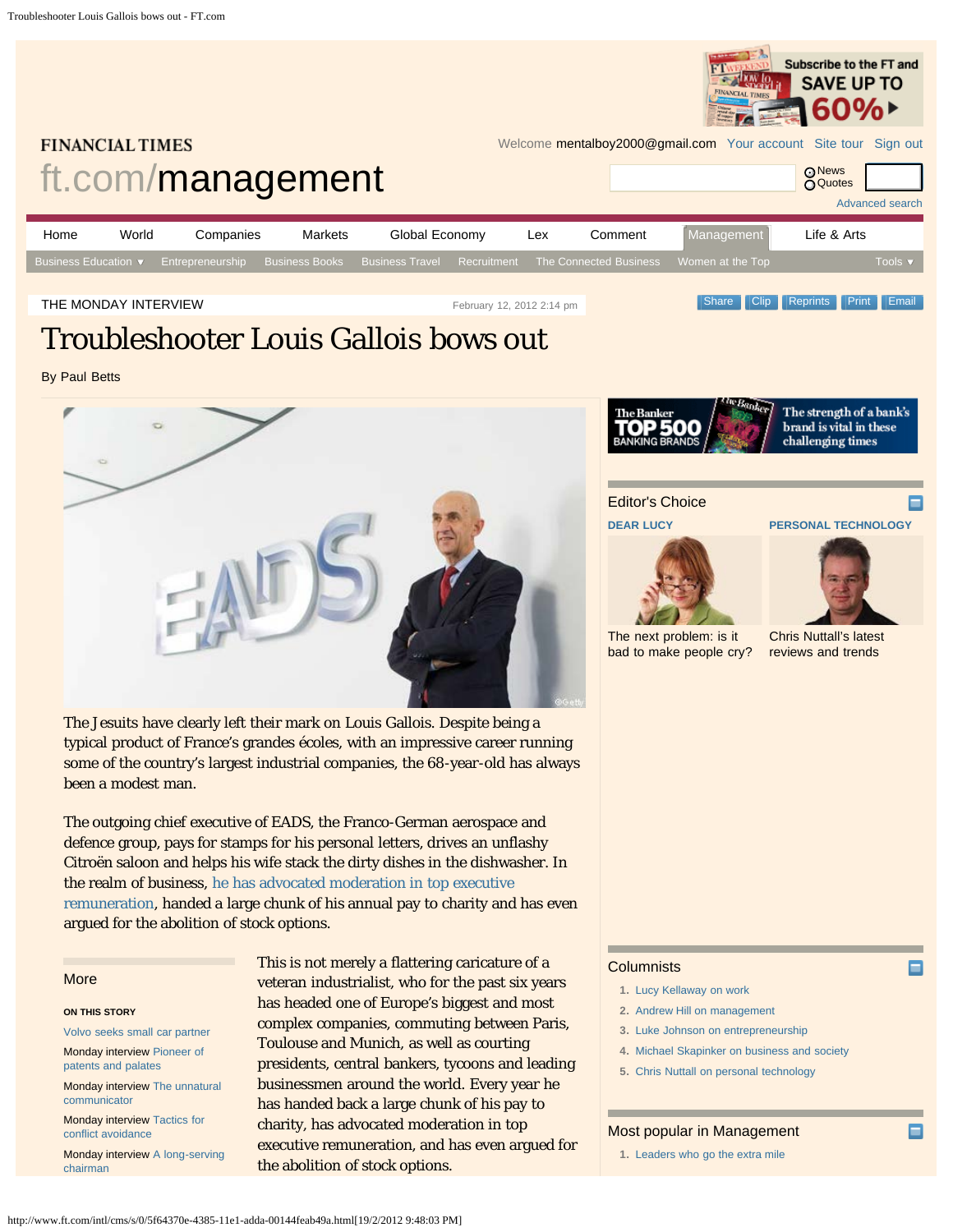#### Troubleshooter Louis Gallois bows out - FT.com

#### **THE MONDAY INTERVIEW**

[A lawyer finds his perfect match](http://www.ft.com/cms/s/0/8d77d958-4cf8-11e1-8741-00144feabdc0.html) Monday interview [A defender of](http://www.ft.com/cms/s/0/47675454-4909-11e1-88f0-00144feabdc0.html) [plain speaking](http://www.ft.com/cms/s/0/47675454-4909-11e1-88f0-00144feabdc0.html)

Monday interview [Stefan Jacoby](http://www.ft.com/cms/s/0/3907d2f8-41b6-11e1-a586-00144feab49a.html) [of Volvo](http://www.ft.com/cms/s/0/3907d2f8-41b6-11e1-a586-00144feab49a.html)

[Baker of the 'people's bread'](http://www.ft.com/cms/s/0/bd4e9bf6-2298-11e1-acdc-00144feabdc0.html)

# *fraternité*", he quickly notes.

His provincial upbringing – he is one of seven children of an insurer from Montauban in southwest France – and his Roman Catholic schooling, first at the local Collège Saint-Théodard and then with the Jesuits at Sainte-Genevieve in Versailles, make for deep-rooted values. The same goes for his Republican convictions: not the American kind but the French ones of "*liberté, égalité et*

Sitting in his breezy, uncluttered Parisian office overlooking the Longchamp racetrack, he confesses he intends to take it easy when he retires from EADS in May. "I shall buy myself a pair of slippers and a big flat television screen and I intend to watch all those TV series I have never had time to follow – especially *Desperate Housewives*!" he says, chuckling.

# **The CV**

**●Born:** January 26 1944, at Montauban, Tarn-et-Garonne **●Education:** Collège Saint-Théodard, Montauban; Ecole Sainte-Geneviève, Versailles; Economics at HEC; Ecole Nationale d'Administration (ENA)

**●Career: 1972-89** posts in ministries of economy and finance, research and industry and defence

**●1989** chairman and CEO of Snecma, state-controlled aeroengine manufacturer

**●1992** CEO Aerospatiale **1996** CEO SNCF, French national railways

**●2006** co-CEO of EADS **●2007** sole CEO of EADS **●Interests:** Old books; baroque Bavarian churches; cinema; golf (nine holes); cycling; seeing his grandchildren

Those who know him well, however, would expect him to remain actively engaged in French industry. He has already agreed to head a new industrial think-tank to draw up recommendations to help reverse what he calls a "worrying process in France of *désindustrialisation*".

"France boasts a remarkable group of global companies but because they are global they do not invest in France," he says. "So the issue is how can you recreate the necessary conditions to re-industrialise the country? I have my ideas."

He immediately rattles off three. "First, you need to put more money into research and innovation and technical education," he says. "Second, you need to create the necessary financial conditions to improve the profitability of small and medium size companies which are not sufficiently profitable in France to invest in a meaningful way. Third, you need to set up a system of industrial networks in given sectors – or as we

call them here *filières* – with our large international companies showing solidarity and support for midsize groups." This latter structure is, he says, "the strength of German industry".

Mr Gallois has always been interested in small businesses. "I think it is much harder to run a small company than a very big one because in a big company you benefit from a multitude of supports. In a small company you are on your own," he says.

After spending 10 years running [SNCF,](http://markets.ft.com/tearsheets/performance.asp?s=fr:MLSNP) the state-owned French railway company, he dreamt of owning a bookshop to test his ability to manage a small business. Instead, he was asked in 2006 by Thierry Breton, the then French economy minister, to step in and sort out [the mess at EADS](http://www.ft.com/cms/s/0/ceb5008e-4cfa-11db-b03c-0000779e2340.html). Initially he refused because the situation, "was pretty rotten at the time". The company had been unsettled by a fierce power struggle among its French executives, problems with its super jumbo A380 aircraft, an insider trading scandal and

**2.** [No faux pas in any language](http://www.ft.com/intl/cms/s/0/d77459ae-57bc-11e1-b089-00144feabdc0.html#axzz1mV9tUq4o)

- **3.** [A techie with foodie ambitions](http://www.ft.com/intl/cms/s/0/d77459ae-57bc-11e1-b089-00144feabdc0.html#axzz1mV9tUq4o)
- **4.** [Does the company CIO have a future?](http://www.ft.com/intl/cms/s/0/09dec322-581f-11e1-bf61-00144feabdc0.html#axzz1mV9tUq4o)
- **5.** [For a snip these barbers cut both hair and time](http://www.ft.com/intl/cms/s/0/8cded488-57d9-11e1-ae89-00144feabdc0.html#axzz1mV9tUq4o)

# [Latest headlines from NASDAQ](http://www.nasdaq.com/)

[3 Technology ETFs for Active Investors](http://community.nasdaq.com/News/2012-02/3-technology-etfs-for-active-investors.aspx?storyid=121797) [3 Homebuilder Stocks for Short Term Traders](http://community.nasdaq.com/News/2012-02/3-homebuilder-stocks-for-short-term-traders.aspx?storyid=121777) [Weekly Review: Slowing Business Growth](http://community.nasdaq.com/News/2012-02/weekly-review-slowing-business-grwoth.aspx?storyid=121768) [Improving small business banking is a good economic](http://community.nasdaq.com/News/2012-02/improving-small-business-banking-is-a-good-economic-indicator.aspx?storyid=121714) [indicator](http://community.nasdaq.com/News/2012-02/improving-small-business-banking-is-a-good-economic-indicator.aspx?storyid=121714) [Made in China: The Demand Driving Gold ETF Performance](http://community.nasdaq.com/News/2012-02/made-in-china-the-demand-driving-gold-etf-performance.aspx?storyid=121695)

| Multimedia                 | Quick links                              |
|----------------------------|------------------------------------------|
| Video                      | <b>Mergermarket</b>                      |
| <b>Blogs</b>               | How to spend it                          |
| <b>Podcasts</b>            | SchemeXpert.com                          |
| Interactive graphics       | Social Media hub                         |
| Audio slideshows           | <b>The Banker</b>                        |
| <b>Picture slideshows</b>  | fDi Intelligence                         |
| <b>Tools</b>               | <b>Professional Wealth</b><br>Management |
| Portfolio                  | This is Africa                           |
| <b>FT Lexicon</b>          | <b>Investors Chronicle</b>               |
| FT clippings               | <b>MandateWire</b>                       |
| <b>Currency converter</b>  | FTChinese.com                            |
| <b>MBA</b> rankings        | <b>Services</b>                          |
| Today's newspaper          |                                          |
| FT press cuttings          | <b>Subscriptions</b>                     |
| FT ePaper                  | <b>Corporate subscriptions</b>           |
| Economic calendar          | Syndication                              |
|                            | <b>Privilege Club</b>                    |
| <b>Updates</b>             | Conferences                              |
| <b>Alerts Hub</b>          | <b>Annual reports</b>                    |
| <b>Daily briefings</b>     | Executive job search                     |
| FT on your mobile          | Non-Executive Directors' Club            |
| Share prices on your phone | <b>Businesses for sale</b>               |
| <b>Twitter feeds</b>       | Contracts & tenders                      |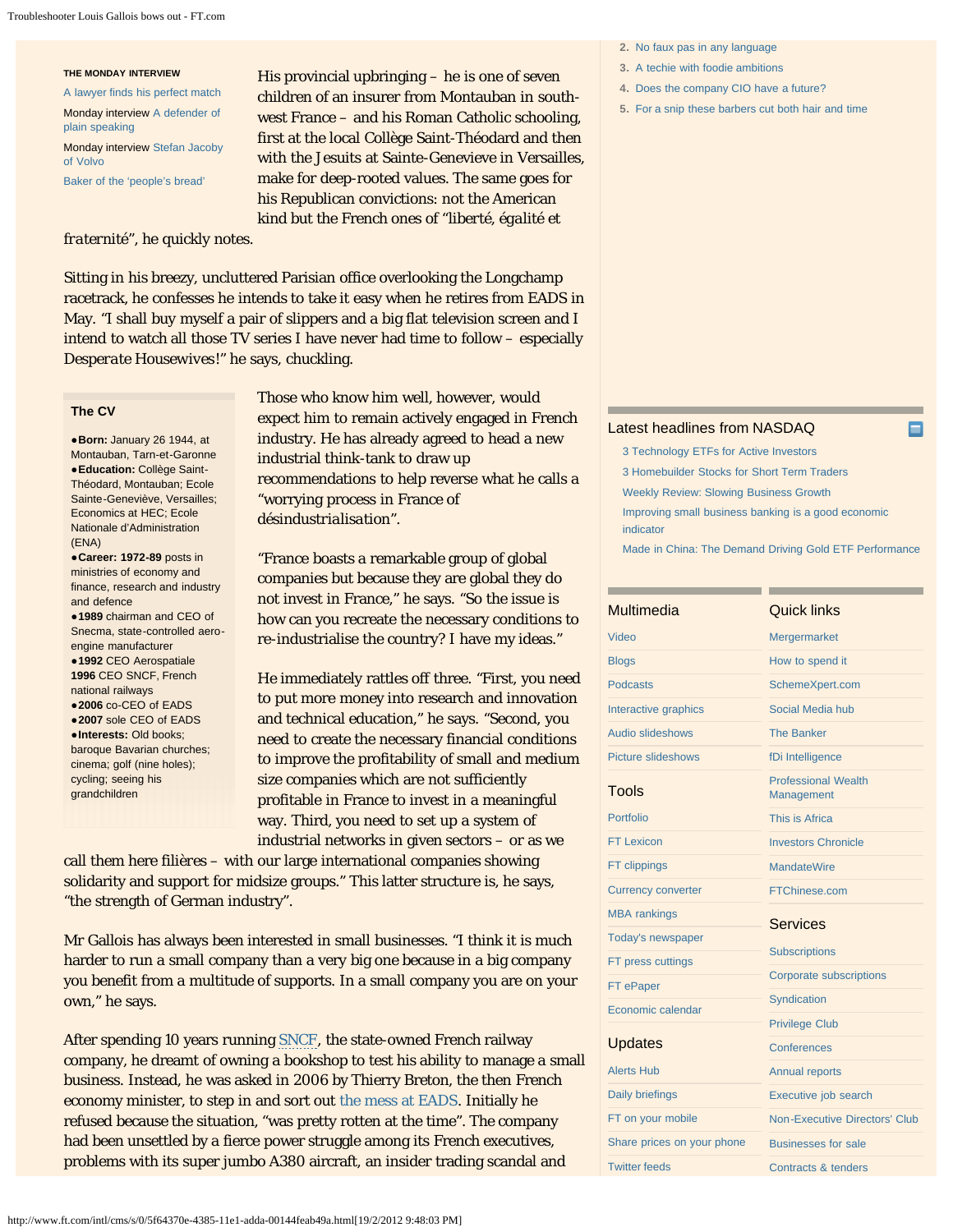tensions between its French and German partners.

It was perhaps inevitable that the government called on Mr Gallois. Sorting out corporate disasters has been the story of his professional life. "Gallois has always had a great talent for talking to shareholders, politicians, unions and employees," says a French peer. "He is a consensus builder."

The call to head EADS came almost a decade after he was asked to take on the SNCF job after the state railway company was hit by a wave of strikes and its then chairman Loïk Le Floch-Pringent went to jail. "I received a call from Alain Juppé, the prime minister and a friend and colleague from [the Ecole Nationale d'Administration], who told me I had no choice," he explains. Within days, Mr Gallois, the trusted servant of the state, was installed at the railways.

It was challenging, but he has no regrets. "It turned out to be not as difficult as all that," he says. "And in any case if it is difficult, it is interesting. SNCF is also a very engaging enterprise whose employees are collectively impossible but individually extremely likeable. When I left, the company had become a little more normal. We no longer spoke of users but of customers."

Originally, Mr Gallois was heading for a financial career having studied at business school HEC and then at the ENA. He became a civil servant and got his first taste of industry when François Mitterrand came to power in 1981.

A leftwing radical in his youth, Mr Gallois was close to the Socialists but that has not stopped him being appointed by rightwing governments. As *directeur de l'industrie* he had to sort out the 1984 collapse of the Creusot-Loire heavy engineering group, which still remains the biggest industrial bankruptcy suffered by France.

In 1989, he was appointed CEO of [Snecma, the state-controlled aero-engine](http://www.ft.com/cms/s/0/cc2ce866-8dda-11df-9153-00144feab49a.html) [group](http://www.ft.com/cms/s/0/cc2ce866-8dda-11df-9153-00144feab49a.html) – "That was my first real industrial experience. I knew absolutely nothing" – then left three years later to go to Aerospatiale, the French Airbus partner, where he had to manage the worst crisis faced by the aerospace industry. "[In 1993] Airbus recorded minus 31 aircraft in its order intake. In other words, the number of cancellations outnumbered new orders," he says. "Even today, when Airbus is again flying high, I keep reminding everybody that this is a highly cyclical business."

Aerospatiale later combined with Jean-Luc Lagardère's Matra defence group and then merged with Deutsche Aerospace to create EADS. But that was after Mr Gallois had been parachuted in to sort out the railways. When the call of duty once again came from the Elysée palace, he was well prepared. For one thing, Mr Gallois had been an EADS director right from the start and says he has never missed a board meeting. He was well aware of the minefield he was joining as the new French co-CEO, later running Airbus as well.

He helped streamline EADS' complicated Franco-German governance to turn it into a more normal company. The fact that he has always got on with the Germans helped restore confidence between the shareholders and politicians on both sides of the Rhine. The job of streamlining is by no means over but he is pleased with how far they have come (EADS' shares were the biggest gainers in the CAC40 blue-chip index last year).

But now that he has completed his part of the mission, will he revive his old project to buy and run a bookshop? "Probably no, I'm too old for that now."

http://www.ft.com/intl/cms/s/0/5f64370e-4385-11e1-adda-00144feab49a.html[19/2/2012 9:48:03 PM]

[Company announcements](http://announce.ft.com/?segid=90059)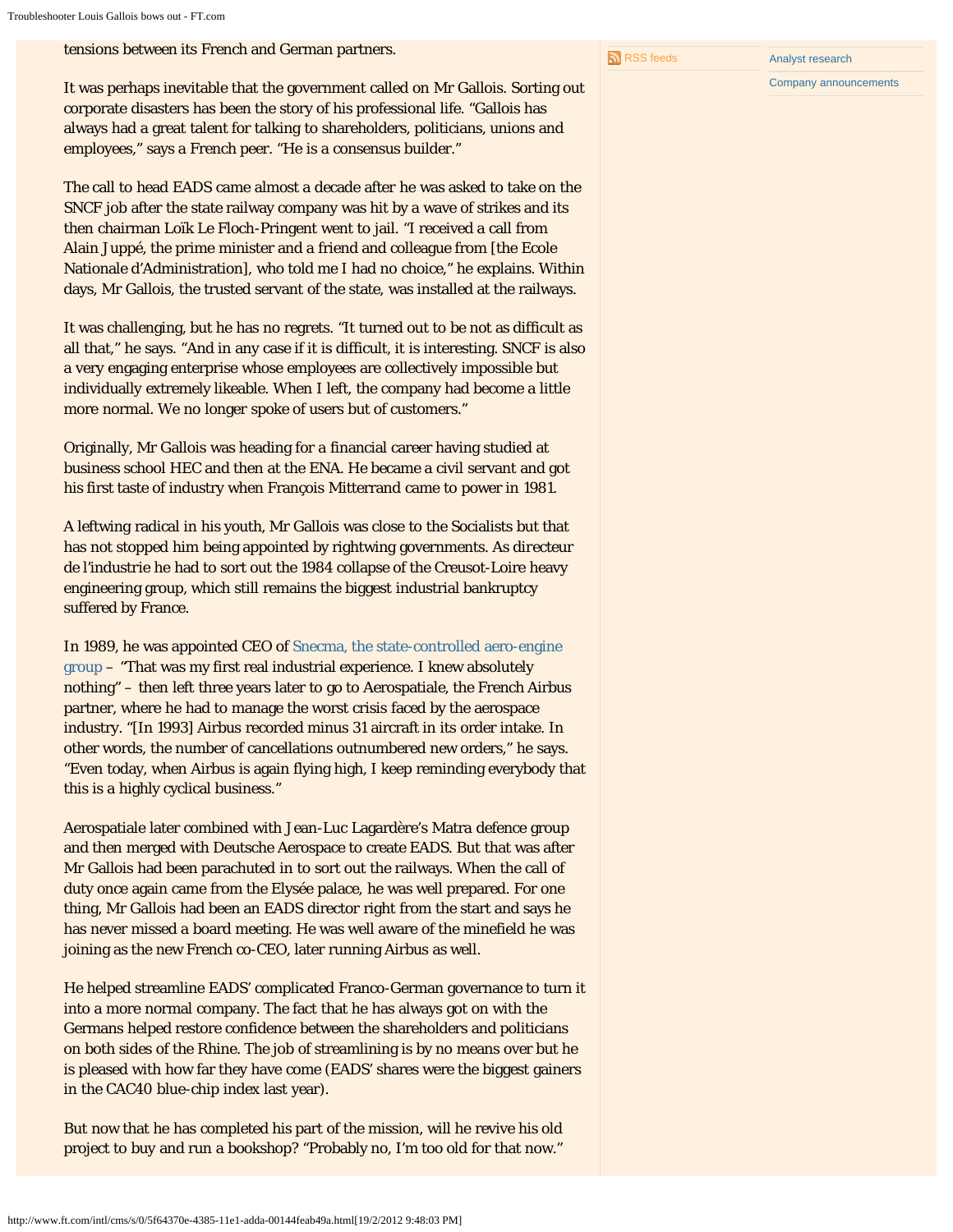<span id="page-3-0"></span>As for whether he will really sit down and watch episodes of *Desperate Housewives*, some might argue he won't need to. Instead he will be able to amuse himself by watching the continuing Franco-German soap opera at EADS that his succession is already provoking – and about which he remains coyly diplomatic. [Copyright](http://www.ft.com/servicestools/help/copyright) The Financial Times Limited 2012. You may share using our article tools. Please don't cut articles from FT.com and redistribute by email or post to the web. Share [Clip](http://clippings.ft.com/clipthis/?url=http%3A%2F%2Fwww.ft.com%2Fcms%2Fs%2F0%2F5f64370e-4385-11e1-adda-00144feab49a.html&title=Troubleshooter+Louis+Gallois+bows+out¬e=France%26rsquo%3Bs+go-to+executive+for+business+turnrounds+and+departing+head+of+EADS+tells+Paul+Betts+about+his+career+sorting+out+troubled+companies&datepublished=2012-02-12+14%3A14%3A30&images=http%3A%2F%2Fim.media.ft.com%2Fcontent%2Fimages%2Feb0bf060-53f9-11e1-9eac-00144feabdc0.img%2C) [Reprints](http://storytools.ft.com/storyTools/reprintOrRepublish.html?uuid=5f64370e-4385-11e1-adda-00144feab49a) [Print](#page-0-0) [Email](#page-0-0) **Post your own comment User6645851** [Update your profile](javascript:void(0)) was a strategies of the control of the control of the Update your profile Enter your comment here**By submitting this comment I confirm that I have read and agreed to the** [FT terms and](http://www.ft.com/servicestools/help/terms)<br>[conditions](http://www.ft.com/servicestools/help/terms). Please also see our [commenting guidelines.](http://www.ft.com/servicestools/help/comments-policy) **Submit Comment Comments**  $\mathbb{Z}$ Sorted by newest first | [Sort by oldest first](javascript:void(0)) **Guido Alfredo A. Delgado** | February 14 12:10am | [Permalink](#page-3-0) [Report](javascript:void(0)) Very nice article and an inspiring one. Thanks FT! **Harriet Arnold** | February 13 3:05pm | [Permalink](#page-3-1) [Report](javascript:void(0)) Report Report Report Thanks to all who alerted us to the duplication of text... investigations ongoing on as to what happened. Business Life desk **Absurd** | February 13 11:09am | [Permalink](#page-3-2) [Report](javascript:void(0)) Report Report Report Report Report Honestly, we expect better of the FT than straight duplication of text within an article. In a top-level frontand-centre executive profile too? Get it together, guys and girls. **uchisaiwaiso** | February 13 8:44am | [Permalink](#page-3-3) [Report](javascript:void(0)) Report Report Report Report What a cool interview with a leading European industrialist. More please! **BruceB** | February 12 10:37pm | [Permalink](#page-3-4) [Report](javascript:void(0)) Does Mr Gallois really help his wife by putting dirty dishes in the washing machine. I am sure his wife would happier if he put them in the dishwasher. **Brian Doris** | February 12 9:13pm | [Permalink](#page-3-5) [Report](javascript:void(0)) Report Report Report Report Report Report Report Report Report The FT seems to be enmired in poor proof-reading. **MC** | February 12 8:03pm | [Permalink](#page-3-6) [Report](javascript:void(0)) Attention sub editors!

<span id="page-3-6"></span><span id="page-3-5"></span><span id="page-3-4"></span><span id="page-3-3"></span><span id="page-3-2"></span><span id="page-3-1"></span>[Help](http://www.ft.com/help) • [Contact us](http://aboutus.ft.com/contact-us) • [About us](http://www.ft.com/aboutus) • [Sitemap](http://www.ft.com/sitemap) • [Advertise with the FT](http://www.ft.com/advertising) • [Terms & Conditions](http://www.ft.com/servicestools/help/terms) • [Privacy Policy](http://www.ft.com/servicestools/help/privacy) • [Copyright](http://www.ft.com/servicestools/help/copyright)